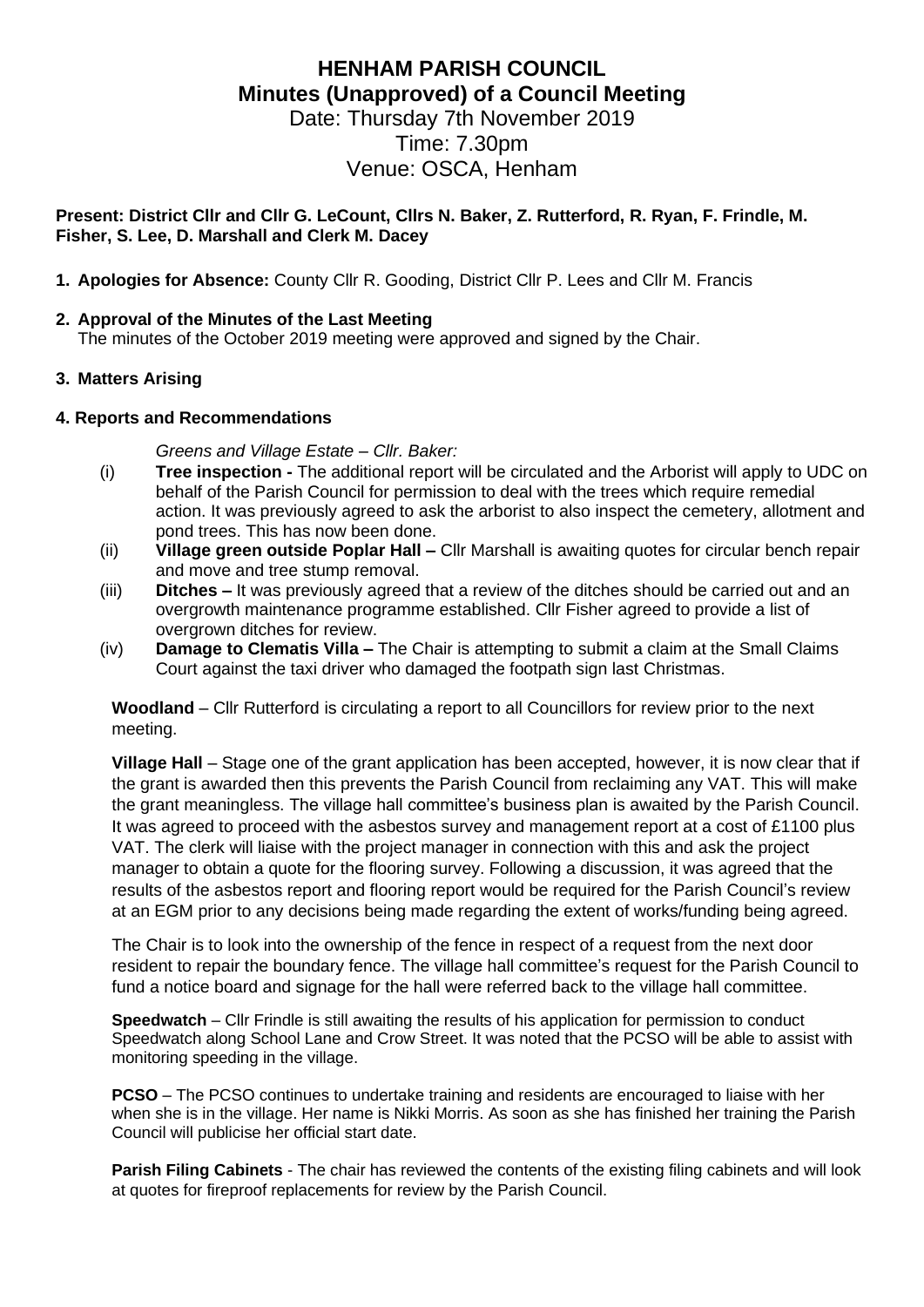**Village Christmas tree** – Chair to order. A working party will erect the tree on Saturday 30<sup>th</sup> November at 11am.

**Horse and Dog Fouling** – Residents have complained about horse droppings in the road, this is not the Parish Council's responsibility. Residents are reminded to clear up after their dog's mess, particularly as the nights draw in. There are free poo bags in the village shop provided for by the Parish Council.

| (ii) Finance                                                 |                                                      |          |            |              |
|--------------------------------------------------------------|------------------------------------------------------|----------|------------|--------------|
| <b>Receipts</b>                                              |                                                      |          |            |              |
| From Whom                                                    | Description                                          |          |            | Amount       |
| <b>UDC</b>                                                   | Second half precept                                  |          |            | £19,285.50   |
| SOV 100 Club                                                 | September draw                                       |          |            | £395.00      |
|                                                              |                                                      |          |            |              |
| To Whom                                                      | Description                                          | Amount   | <b>VAT</b> | <b>Total</b> |
| (Invoice no.)                                                |                                                      |          |            |              |
| <b>Brook Cottage</b><br>Consultants Ltd                      | Air Pollution report re Fairfield                    | £900.00  | £180.00    | £1080.00     |
| Gardner Planning<br>Ltd (014.12)                             | Planning advice re Fairfield                         | £1200.00 | £240.00    | £1440.00     |
| <b>Uttlesford</b><br>Association of<br><b>Local Councils</b> | Annual Membership Fees                               | £5.00    | £5.00      | £5.00        |
| L. Beresford (5)                                             | Village window and signs cleaning                    | £40.00   | £0.0       | £40.00       |
| P. Knott (60610)                                             | Grass cut 2/10 & 16/10                               | £870.00  | £0.0       | £870.00      |
| M. Dacey                                                     | Clerks salary (October)                              | £386.31  | £0.0       | £386.31      |
| Matt O'Shea                                                  | Refund for bin storage carpentry re<br>storm damage  | £252.00  | £42.00     | £252.00      |
| The Royal British<br>Legion Poppy<br>Appeal                  | <b>HPC</b> wreath                                    | £25.00   | £0.0       | £25.00       |
| Simon Lee                                                    | Refund for clerk's laptop office 365<br>subscription | £59.99   | £10.00     | £59.99       |

# **Treasury Management Investment Policy and Strategy 2019/20 – Cllr Fisher to update in February 2020.**

**HPC Insurance** – The clerk has been liaising with the Chair as regards our insurers requirements regarding contractor's public liability insurance and has now received most of the information required from the Parish Council's contractors.

#### *(v) Planning and Developments*

# **Applications:**

- **UTT/19/2546/HHF** proposed part single storey side and rear extension and two storey front, side and rear extension. Internal alterations, change of fenestration and proposed external cladding, 2 Hall Close Henham
- **UTT/19/2134/OP** proposed outline application with all matters reserved for the demolition of outbuildings and erection of 3 no. detached dwellings, Pledgdon Green Farm Brick End Road – The Parish Council has instructed its planning experts and have opposed this application.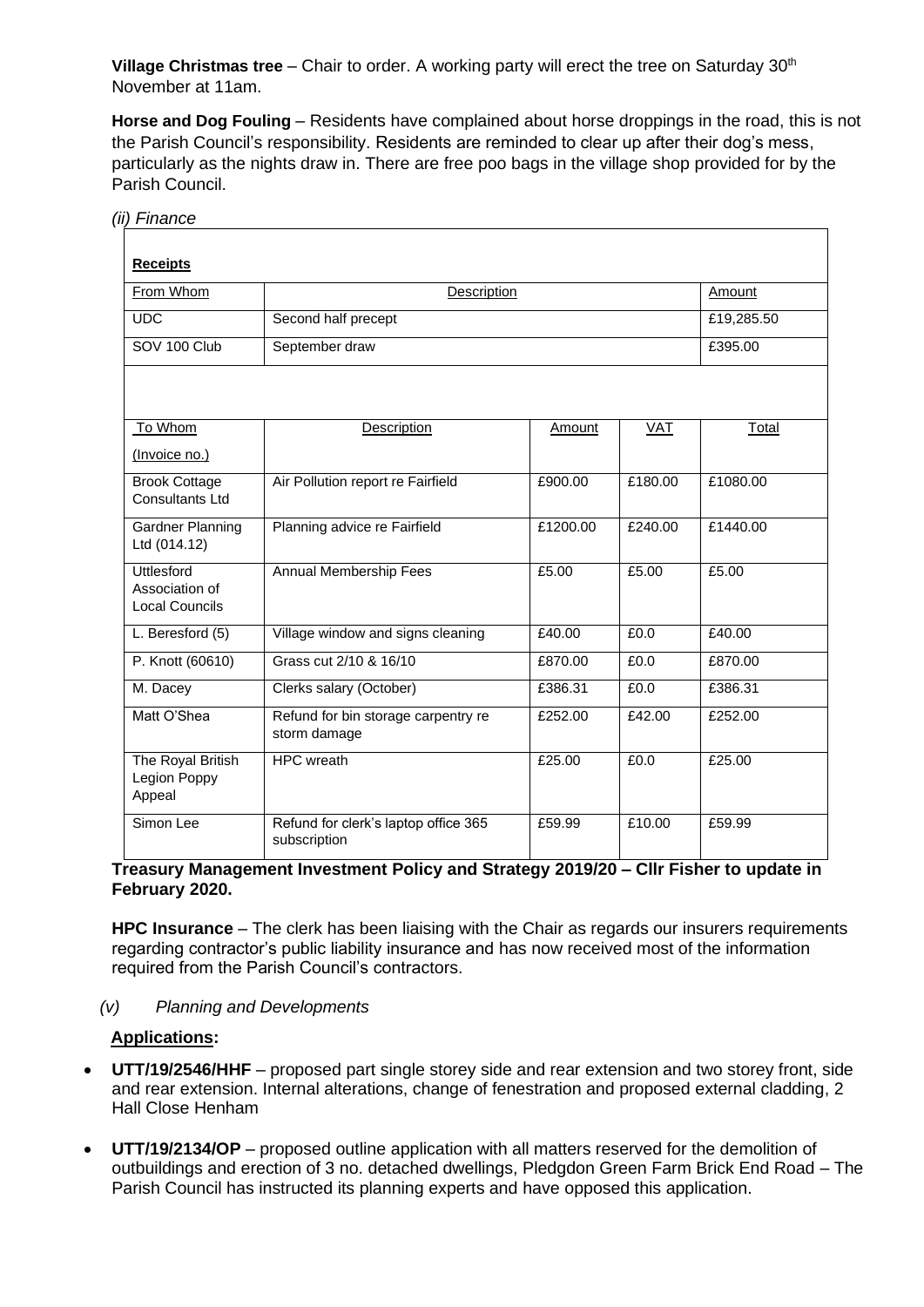- **UTT/19/2538/HHF** proposed Garage conversion including the provision of French Doors to replace existing garage door to front elevation, The Cot Wood End Green
- **UTT/19/2692/OP** proposed Outline planning application, with all matters reserved except scale & access, for the erection of up to 6 dwellings and associated work, Land at Old Mead Road.
- **UTT/19/2703/HHF -** proposed Demolition of existing outbuilding and construction of a replacement outbuilding, Peddars, Wood End Green
- **UTT/19/2547/FUL** proposed Erection of a new four bedroom dwelling, Land North Of North Hall Road
- **BEDWELL ROAD: UTT/19/2266/OP** proposed Outline planning application for the erection of up to 220 dwellings including affordable housing with public open space, structural planting and landscaping and sustainable drainage system (SuDS) with vehicular access point from Bedwell Road. All matters reserved except for means of access, Land North of Bedwell Road And East Of Old Mead Road Ugley And Henham. The Parish Council has instructed its planning experts together with JPSGC and Ugley Parish Council. As soon as we receive advice, residents will be encouraged to object.
- **FAIRFIELD: UTT/17/3573/OP Land to The North West of Henham Road RECONSULTATION–** Henham Parish Council strongly opposes this development of 350 houses and will challenge the reconsultation which was submitted by Fairfield in mid July 2019. UDC has agreed to an extension to the deadline for responses to 23 September. Advice to residents has been provided. The Uttlesford Environmental Officer has written a report advising against the development due to pollution, which is good news.

# **Breaches:** none

• **Appeals: The Bell House, High Street, Henham - Application reference: UTT/18/1811/FUL Appeal reference: APP/C1570/W/19/3231568**. An appeal against the refusal of the development in the paddock at Bell House has been lodged. The UDC planning committee refused the initial planning application. Residents had until 4<sup>th</sup> November to add or change any comments they have made about this development.

#### *(iv) Highways –* **UPDATE from Cllr LeCount :**

Hall Road Henham The Henham Parish Council previously agreed to pay for the installation of a 40mph buffer zone at this site and awaits a further cost quote from Essex Highways. The clerk has chased for this and Essex Highways have now confirmed the cost of construction is now a fixed price of £9,711.74. Correspondence relating to this and the clerk's request for EH to be review their quote was circulated to all Councillors prior to this meeting. We were originally quoted £6k for the construction. The Parish Council has already paid approximately £3500 plus VAT to get to this stage. Cllr LeCount had a meeting with Rissa Long from ECC who recommended the Parish Council obtains quotes from other preferred ECC third parties. Cllr Lee to update residents affected by the delay. The Clerk has also requested assistance from County Cllr Ray Gooding.

# Blocked drains in Old Mead Road - *A new online application has been applied for by Cllr LeCount*

School Parking at School Lane, Sages Pimletts and Carters Lane, Henham – The headteacher has contacted the clerk to seek assistance from HPC regarding advice as to how she should go about looking at alternative solutions to the parking issues outside the school for example - getting extra zig zags around School Lane, Sages and Pimblett Row or funding for safety signs. Cllr LeCount agreed to liaise with the headeacher.

*As noted previously the request for double yellow lines in the vicinity of the school would need to be made to the North Essex parking Partnership and will need Cllr Gooding's support as the relevant County Member.*